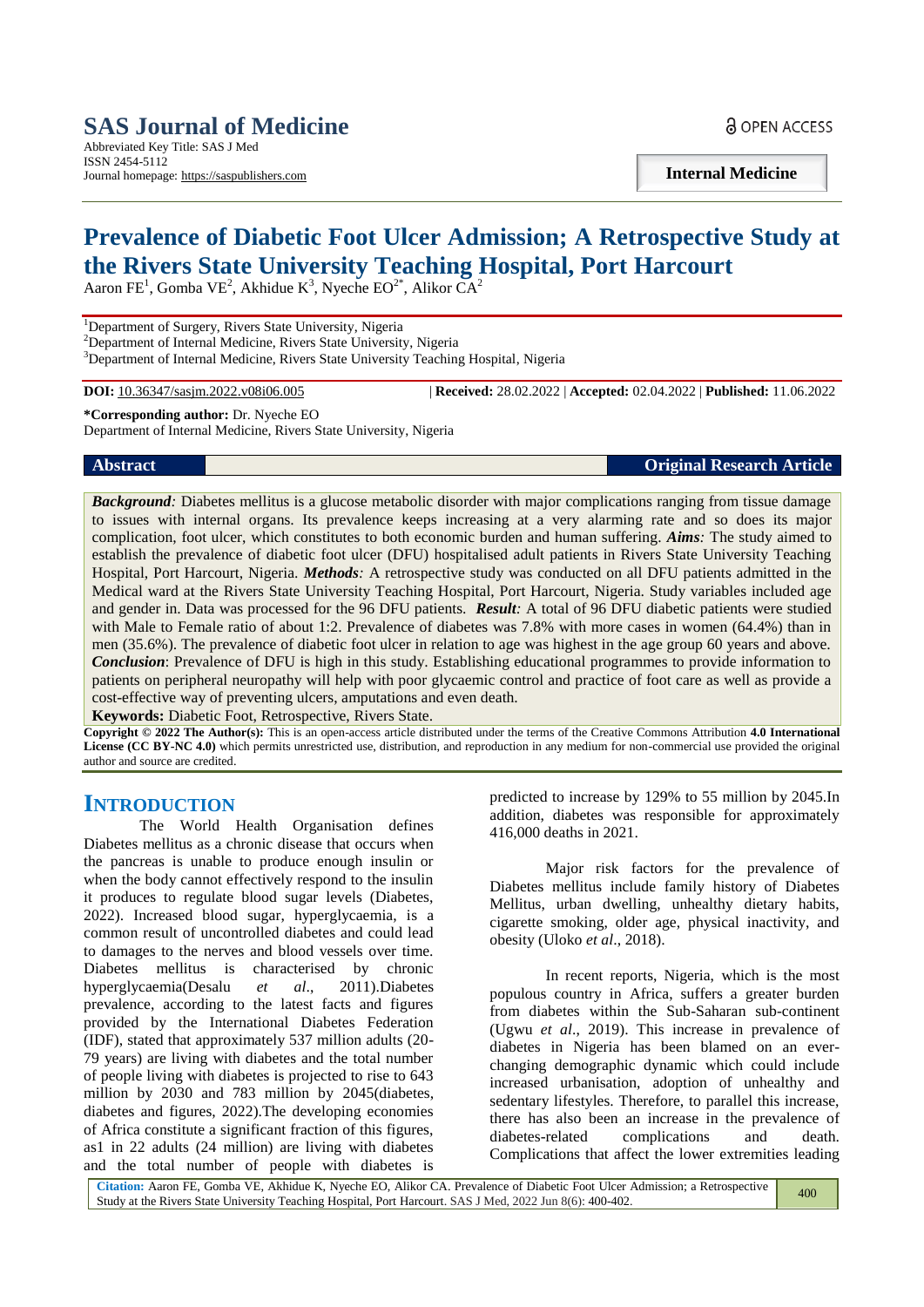tolower extremity morbidity are a major issue to affectindividuals and cost healthcare systems (cook jj).Among diabetic-related complications, one of the most catastrophic is diabetic foot ulcer (DFU).Diabetic foot ulcers (DFU) are non-traumatic lesions and accounts for majority of non-traumatic amputations performed in most Nigerian tertiary hospitals (Danmusa, Terhile and Nasir, 2016).

## **METHODOLOGY**

## **Study Area**

It was a retrospective study that was carried out at the Rivers State University Teaching Hospital (RSUTH). RSUTH, formerly Braithwaite Memorial Specialist Hospital (BMSH), a government owned hospital located in Old GRA, Port Harcourt, Rivers State. It is a 375 bed capacity hospital. The period studied was between 2020 to 2021.

#### **Analysis of DFU Prevalence**

Medical Records of all patients who were admitted at the medical ward of RSUTH and diagnosed with Diabetic Foot Ulcer were reviewed and variables considered included gender, age, admission duration and clinical presentation.

#### **Ethical Clearance**

The protocol of this study was approved by the ethical research committee of Rivers State University Teaching Hospital.

## **STATISTICAL ANALYSIS**

Using statistical package for social sciences (SPSS), a systematic analysis was carried out on this data. A two-sided  $p < 0.05$  at 95% confidence interval (CI) was considered statistically significant for t-test to determine the statistical association between each variable.

#### **RESULTS**

The total number of admission in the medical wards was 1,231 (645 females, 586 males), out of which 96 patients were diagnosed with DFU giving a prevalence of 7.8%. Of the total DFU population, 36  $(35.6\%)$  were male and 65  $(64.4\%)$  were female as shown in Table 1 below.

#### **Table-1: Gender distribution of dfu admission**

| <b>Gender</b> | <b>Gender/sex</b> |  |
|---------------|-------------------|--|
| Male          | 35.6%             |  |
| Female        | 64.4%             |  |

#### **Table-2: Age distribution of dfu admission**

| Age group          | <b>Percentage</b> |
|--------------------|-------------------|
| <b>18-29 YEARS</b> | 0                 |
| 30-39 YEARS        |                   |
| 40-49 YEARS        | 23                |
| 50-59 YEARS        | 28                |
| 60-69 YEARS        | 21                |
| $>70$ YEARS        | 23                |

| Table-3: Duration of dfu admission |  |  |  |  |
|------------------------------------|--|--|--|--|
|------------------------------------|--|--|--|--|

| <b>Duration</b> | <b>Percentage</b> |  |
|-----------------|-------------------|--|
| $<$ 1 WEEK      | 22.5              |  |
| 1-2 WEEKS       | 20                |  |
| 2-4 WEEKS       | 25                |  |
| >4WEEKS         | 32.5              |  |

#### **DISCUSSION**

Diabetes Mellitus ulcer complications are responsible for a rise in the morbidity and mortality across the world, most especially in African countries. It is responsible for more hospitalizations than any other complication of diabetes taking the greatest toll on the family (Anumah *et al*., 2022). Foot ulceration in diabetic patients is therefore a medical, economic and psychosocial issue requiring serious attention.

Diabetic foot ulcer still remains a major complication of diabetes mellitus as this study shows that the prevalence of diabetes in total number of patients admitted into the wards was 7.8% with more cases in women  $(64.4\%)$  than in men  $(35.6\%)$ . A previous study noted that the global diabetic foot ulcer prevalence was 6.3% (95%CI: 5.4-7.3%) among diabetic patients (Zhang *et al*., 2016) with the prevalence in Africa being 7.2% (95%CI: 5.1-9.3%) similar to the finding in this study. The major difference in both studies would be a variation in sample size, race and age of study participants.

The burden of DFU in Nigeria has been reportedly high, with prevalence rates ranging from 11%-32% among hospitalized patients which is higher than in this present study (Ogbera AO, Fasanmade O, Ohwovoriole AE, Adediran O 2006). The difference may be associated to the fact that this present study is a retrospective study and may not have had large sample size.

The high prevalence of DFU admission in this present study further buttresses the need for early diabetes education and the need for foot care education to people suffering from diabetes, it is an easy and costeffective way of preventing ulcers, amputations and even death. Diabetes foot care education program caused 77% of diagnosed patientsto seek hospital care as first option, rather than herbal medication, and amputation rate decreased from 50% in 2009 to 10% by 2017(Anumah *et al*., 2020).Foot care education has a positive impact on DFU clinical outcomes and it is necessary to provide foot care education to patients (Innocent *et al*., 2019).

The present study showed increasing prevalence of diabetic foot ulcer with increasing age and highest in the age group 60 years and above while none was recorded in the age group of  $18 - 29$  years. This is in line with findings of other studies (Kharroubi, 2015) (Macfarlane and Jeffcoate, 1997). Although this present study showed an even greater occurrence of